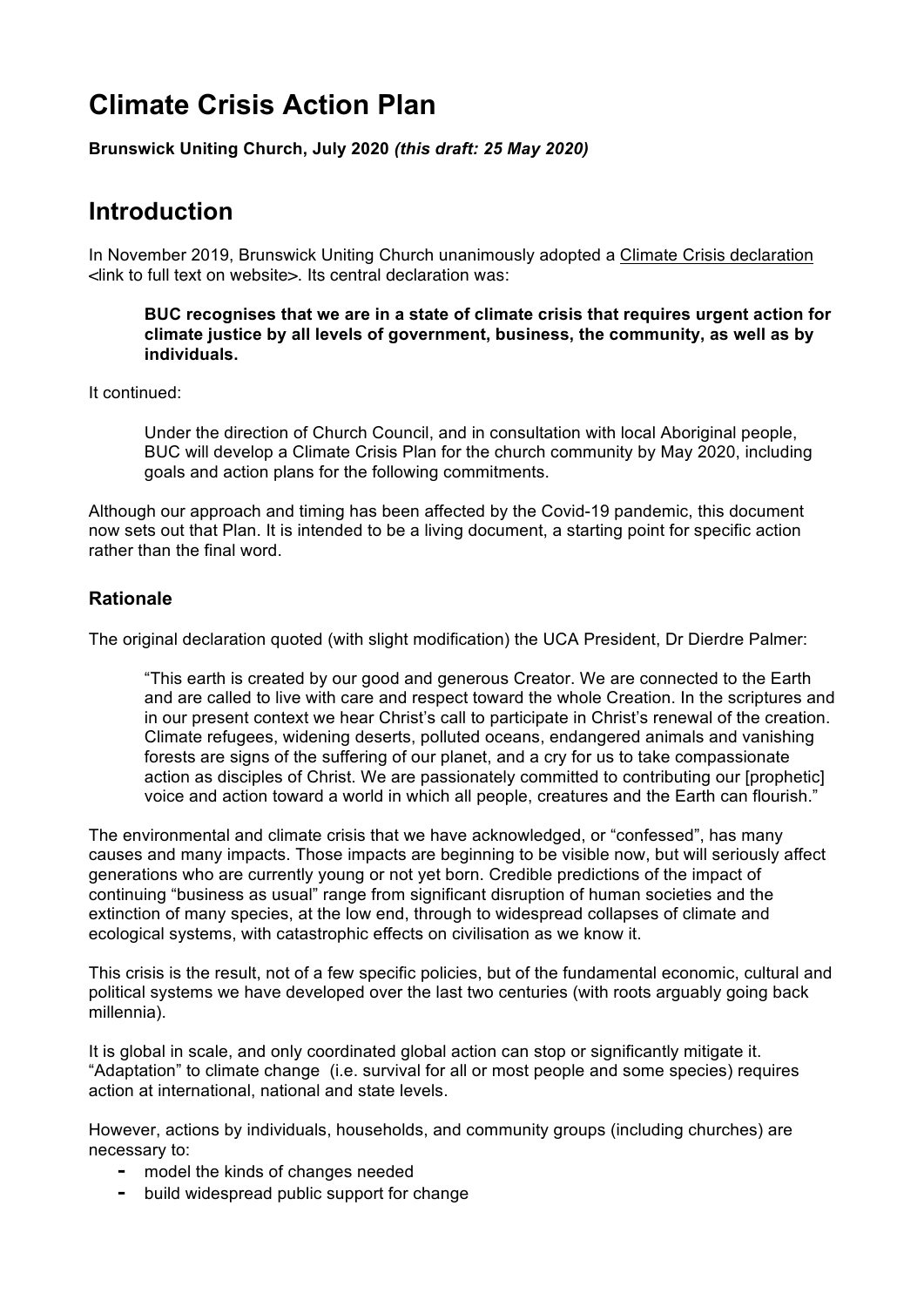- ⁃ sustain hope that a viable future is possible
- sustain each other through our grief over what is not possible and what is being lost.

This Plan sets out commitments, goals and actions that intend to reflect this understanding.

#### **How to read this Plan**

The following pages set out our Goals/Targets and Actions.

The green rows are the Commitments from our original declaration.

The grey rows are the major Goals/Targets relating to each Commitment. Some of them have additional explanatory text, in italics on a pale grey background. Each one has a Priority number 1 = high priority, for immediate action

2 = medium priority, get to these fairly soon

3 = lower priority, get to these later or if there is additional energy/interest

The plain text in the second column lists the Actions that we will take (as appropriate to the overall priority for this Goal/Target). Each action has a Progress indicator, where

Green = done or substantially underway

Yellow = work has commenced, but there's more to do

Red = not yet commenced

There are a few greens already, which we celebrate! Over time, we look forward to seeing the reds shift to yellow and then green. (And then we can, if we choose, add in new actions to commence.)

In addition, some actions have *italic text* for additional, potential actions (often by way of example). These are not things we're committed to doing, at this stage – though they might become so later, or they (along with other initiatives) might occur when someone has the time and interest. Because we're not committed to doing these actions, they don't have coloured progress indicators.

The agreed actions (and in some cases the illustrative example actions) have notes as to:

- who should initiate and/or co-ordinate it (including, in some cases, new groups)
- who (typically which Committee) should be responsible for oversight of that action, and reporting on progress to Church Council
- who we imagine might participate in that action (ranging from one person to the whole congregation)

Groups, committees and individuals should, as part of their annual goal-setting:

- 1. Identify specific steps they need to take re top priority goals/actions
- 2. Identify other actions they feel able to commit to
- 3. If there's time and energy in the year, consider what additional action might be possible and life-giving

#### **Consultation with Aboriginal groups**

We reached out to the Traditional Owners to (re)establish relationships generally, through the Wurundjeri WoiWurrung Cultural Heritage Aboriginal Corporation, earlier this year. Then the Coronavirus hit! This has significantly affected their ability to meet and to carry out their core tasks, let alone to engage with groups like BUC. We will also, as one of the initial high priority actions, send a copy of this Plan to them to ask for any specific comments or suggestions. (We're not necessarily expecting a response, as we're unlikely to be high in their priorities at this time, but it's still the right thing to do). See below for further specific actions and ideas.

# **Goals, Targets and Actions**

(See following pages)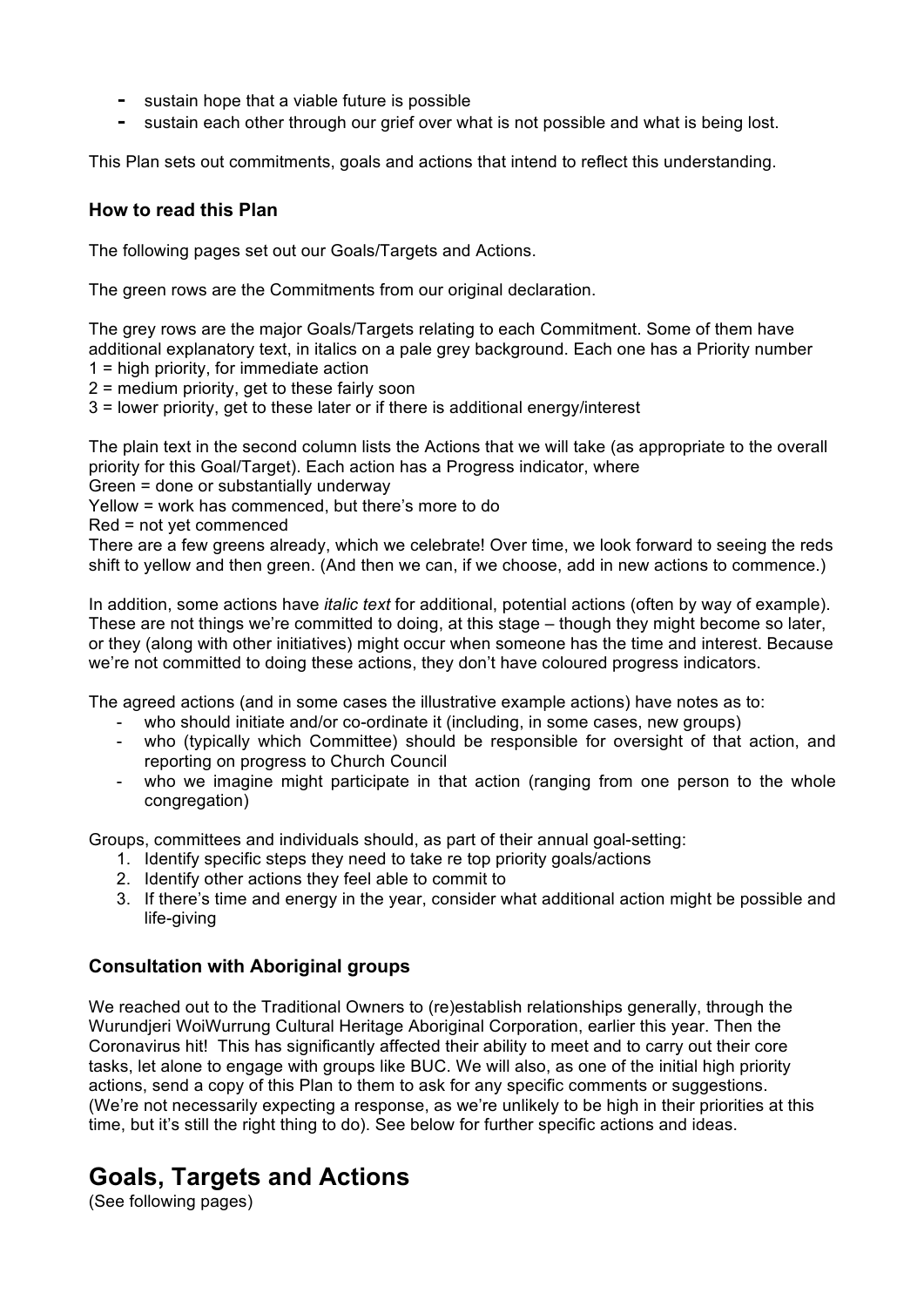as at 25/5/2020

| <b>Goals/Targets Actions</b>        |                                                                                                                                                                   | Priority<br>(CC, 13/5) | Initiate/co-ordinate                    | Governance/<br>reporting | Participate                             | Est \$ Prog-<br>ress |
|-------------------------------------|-------------------------------------------------------------------------------------------------------------------------------------------------------------------|------------------------|-----------------------------------------|--------------------------|-----------------------------------------|----------------------|
|                                     | 1. BUC will continue to develop our theological understanding and our personal & collective discipleship as the people of God living in a time of climate crisis. |                        |                                         |                          |                                         |                      |
|                                     | 1a. Develop BUC's theological understanding of environmental & climate<br>crisis, appropriate Christian responses                                                 | $\mathbf 1$            |                                         |                          |                                         | 0                    |
|                                     | Hopefully this one Incorporate in sermons where appropriate                                                                                                       |                        | lan                                     |                          |                                         |                      |
| speaks for itself!                  | Establish a working group to draw together key principles from<br>theology, missiology, ecclesiology etc.                                                         |                        | lan & Dave<br>D&E C'tee                 | D&E                      |                                         |                      |
|                                     | Establish study group(s)                                                                                                                                          |                        |                                         | D&E                      |                                         |                      |
|                                     | Specific focus on climate crisis in worship, for example:                                                                                                         |                        | <b>Worship Ctee</b>                     |                          |                                         |                      |
|                                     | - Season of Creation services (each September)                                                                                                                    |                        | Liturgists                              | <b>Worship Ctee</b>      | all Sunday am members                   |                      |
|                                     | - develop a specific Climate Crisis liturgy?                                                                                                                      |                        | Task group? / Worship Ctee Worship Ctee |                          | interested mbrs; theol. working group?  |                      |
|                                     | Incorporate justice, stewardship, eco-theology and Indigenous<br>perspectives.                                                                                    |                        | D&E/climate theology group D&E          |                          | Indigenous Solidarity group             |                      |
|                                     | - Consult with Wurundjeri WoiWurrung Cultural Heritage Aboriginal<br>Corporation regarding any feedback on this Plan                                              |                        | D&E/climate theology group D&E          |                          | Indigenous Solidarity group             |                      |
|                                     | Other ideas include:<br>Start off with Moreland Aboriginal Climate knowledge                                                                                      |                        | Jenne P?                                | D&E                      |                                         |                      |
|                                     | Learn from other churches (UCA, Pope's Encyclical, etc)<br>$\overline{\phantom{a}}$                                                                               |                        | Theology working group                  | D&E                      |                                         |                      |
|                                     | Dark Emu, 2040, other books/films<br>$\overline{\phantom{a}}$                                                                                                     |                        | Ad-hoc study groups?                    | D&E                      |                                         |                      |
|                                     | Connect with, learn from, Pacific Islanders                                                                                                                       |                        | D&E                                     | D&E                      | Frances? Vilma? Mbrs with contacts/exp. |                      |
|                                     | 1b. Incorporate "environment" into SMP and YUCY                                                                                                                   | $\mathbf{2}$           |                                         |                          |                                         | $\Omega$             |
| All ages involved                   | At least once a semester, provide a climate-focussed activity for Youth Grou Dave Hall & CYYA                                                                     |                        |                                         | <b>CYYA</b>              | YUCY leaders, youth                     |                      |
| in education &                      | - eg. Tree planting, School Strike, Clean-Up Australia Day, TEAR Justice conference.                                                                              |                        |                                         |                          |                                         |                      |
| discipleship<br>formation           | "Caring for God's creation" woven into SMP programmes                                                                                                             |                        | Dave Hall & CYYA                        | <b>CYYA</b>              | SMP leaders, kids                       |                      |
|                                     | - particularly around the season of creation in September.                                                                                                        |                        |                                         |                          |                                         |                      |
|                                     | 1c. Develop pastoral and discipleship practices that help each of us live<br>as Christians in a time of climate crisis                                            | $\mathbf{2}$           |                                         |                          |                                         | 0                    |
|                                     | Emphasis here is Continue and build on existing actions such as:                                                                                                  |                        |                                         |                          |                                         |                      |
| on specifically<br>Christian        | - annual Blessing of the Bikes                                                                                                                                    |                        | Worship C'tee                           | Worship C'tee            | Sunday Cong.                            |                      |
| responses, not<br>general practical | - Food Co-op                                                                                                                                                      |                        | Food Co-op                              | JAM                      | Co-op members                           |                      |
| or political action<br>(see below)  | Examples of other possible actions include:                                                                                                                       |                        |                                         |                          |                                         |                      |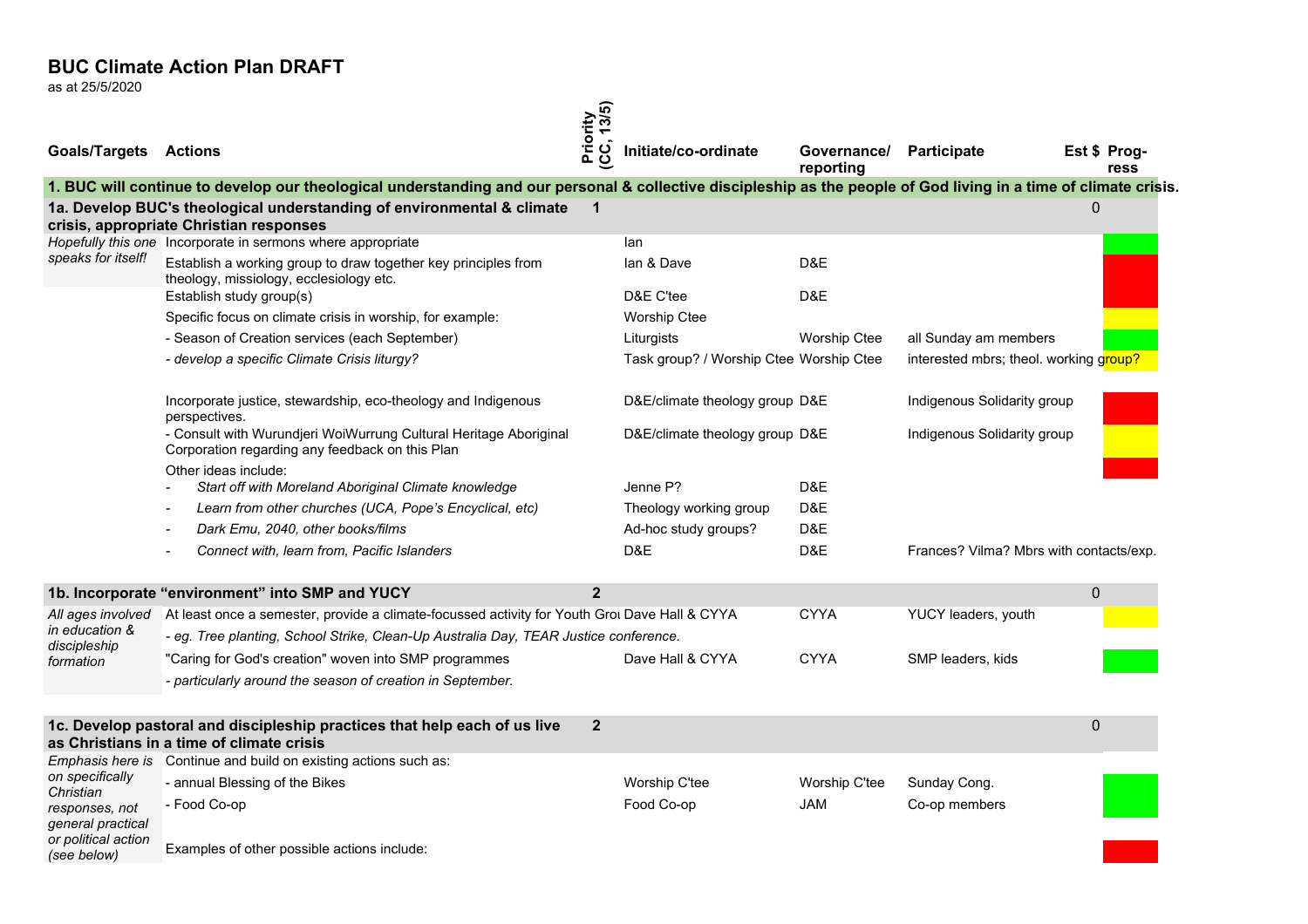$\overline{25}$  Chritate<br>as at 25/5/2020 as at 25/5/2020

|                                                                                                                      |                                                                                                                                                                                             | 13/5)                 |                             |                          |                                                |                      |
|----------------------------------------------------------------------------------------------------------------------|---------------------------------------------------------------------------------------------------------------------------------------------------------------------------------------------|-----------------------|-----------------------------|--------------------------|------------------------------------------------|----------------------|
| <b>Goals/Targets</b>                                                                                                 | <b>Actions</b>                                                                                                                                                                              | Priority<br>(CC, 13/5 | Initiate/co-ordinate        | Governance/<br>reporting | Participate                                    | Est \$ Prog-<br>ress |
|                                                                                                                      | - Olive Arts / Pesto activities. Ideas include climate themed<br>WWKIP Day - create an installation                                                                                         |                       | Olive Arts groups           | <b>JAM</b>               | Arts & crafts participants                     |                      |
|                                                                                                                      | - Weekly vigil on the steps                                                                                                                                                                 |                       | New working group?          | <b>JAM</b>               | Interested BUC members, friends                |                      |
|                                                                                                                      | - Develop space/practice for reflecting together as climate activists<br>(in our different ways)                                                                                            |                       | <b>Climate Action Group</b> | JAM? Pastoral<br>Care?   | Interested members                             |                      |
|                                                                                                                      | - Develop understanding & skills in dealing with "Climate Grief"                                                                                                                            |                       | <b>Pastoral Care Ctee</b>   | <b>PC</b>                | PC leaders, all BUC members                    |                      |
| about climate theology                                                                                               | 1d. Create a set of publicly accessible materials (web based and other)                                                                                                                     | 3                     |                             |                          |                                                | $\mathbf{0}$         |
| Ditto. See below                                                                                                     | Low priority for now, given accessibilty of materials on web. Look<br>re. public witness. for "easy" actions, e.g.:                                                                         |                       |                             |                          |                                                |                      |
|                                                                                                                      | - tag lan's sermons with "Climate" and post on page                                                                                                                                         |                       | WebComms team               | Comms                    | Saide                                          |                      |
|                                                                                                                      | 2. The plan will include specific targets for BUC to become carbon positive. We will encourage and empower households to do the same.                                                       |                       |                             |                          |                                                |                      |
| 2a. Audit BUC's current energy use and carbon footprint, and develop<br>recommendations for action, by December 2020 |                                                                                                                                                                                             | 1                     | Carbon Footprint Task Gr CC |                          | 3-5 interested members<br>(AG, JC, JT, SW?)    |                      |
| already; CC<br>believes we                                                                                           | Many suggestions Engage an auditor by July 2020 (note we can draw on several<br>BUC contacts as well as internet research)                                                                  |                       | <b>CFTG</b>                 | CC                       | Seek referrals<br>from mbrs.<br>friends of BUC | \$2000?              |
| should audit first.<br>seek<br>recommend'ns,                                                                         | Receive report by September 2020, including "baseline" carbon<br>footprint for BUC site/operations as at 1 January 2020 and<br>recommendations for types of action we could take to improve |                       | <b>CFTG</b>                 | CC                       |                                                |                      |
| then prioritise &<br>set targets                                                                                     | Develop recommendations for action (distinguishing BUC and<br>member households) by December 2020                                                                                           |                       | CFTG & CC                   | CC                       |                                                |                      |
|                                                                                                                      | 2b. Make BUC operations "net carbon neutral" by 30 September 2020                                                                                                                           | $\mathbf{1}$          |                             |                          |                                                | See below            |
|                                                                                                                      |                                                                                                                                                                                             |                       |                             |                          |                                                |                      |
| "Net neutral"<br>meaning that                                                                                        | Use solar panels to reduce electricity usage                                                                                                                                                |                       | (Done)                      |                          |                                                |                      |
| carbon emitted                                                                                                       | Source and purchase 100% Green Power for BUC site by 31 May                                                                                                                                 |                       | Treasurer                   | CC                       | Shawn                                          | \$1500 p.a.          |
| due to our energy<br>usage is offset by                                                                              | Source and purchase Carbon Offsets for BUC site's electricity use<br>by 30 June 2020                                                                                                        |                       | Treasurer                   | CC                       | Shawn                                          | est. \$400           |
| emissions<br>"saved" elswhere                                                                                        | Source and purchase "Green Gas" (offset), or purchase direct<br>carbon offsets for gas usage, by 30 June 2020                                                                               |                       | Treasurer                   | CC                       | Shawn                                          | est. \$50-150        |
| in the world                                                                                                         | Purchase carbon offsets for any additional emissions identified in<br>the audit of BUC site by 30 September                                                                                 |                       | Treasurer                   | CC                       | Shawn                                          | ?                    |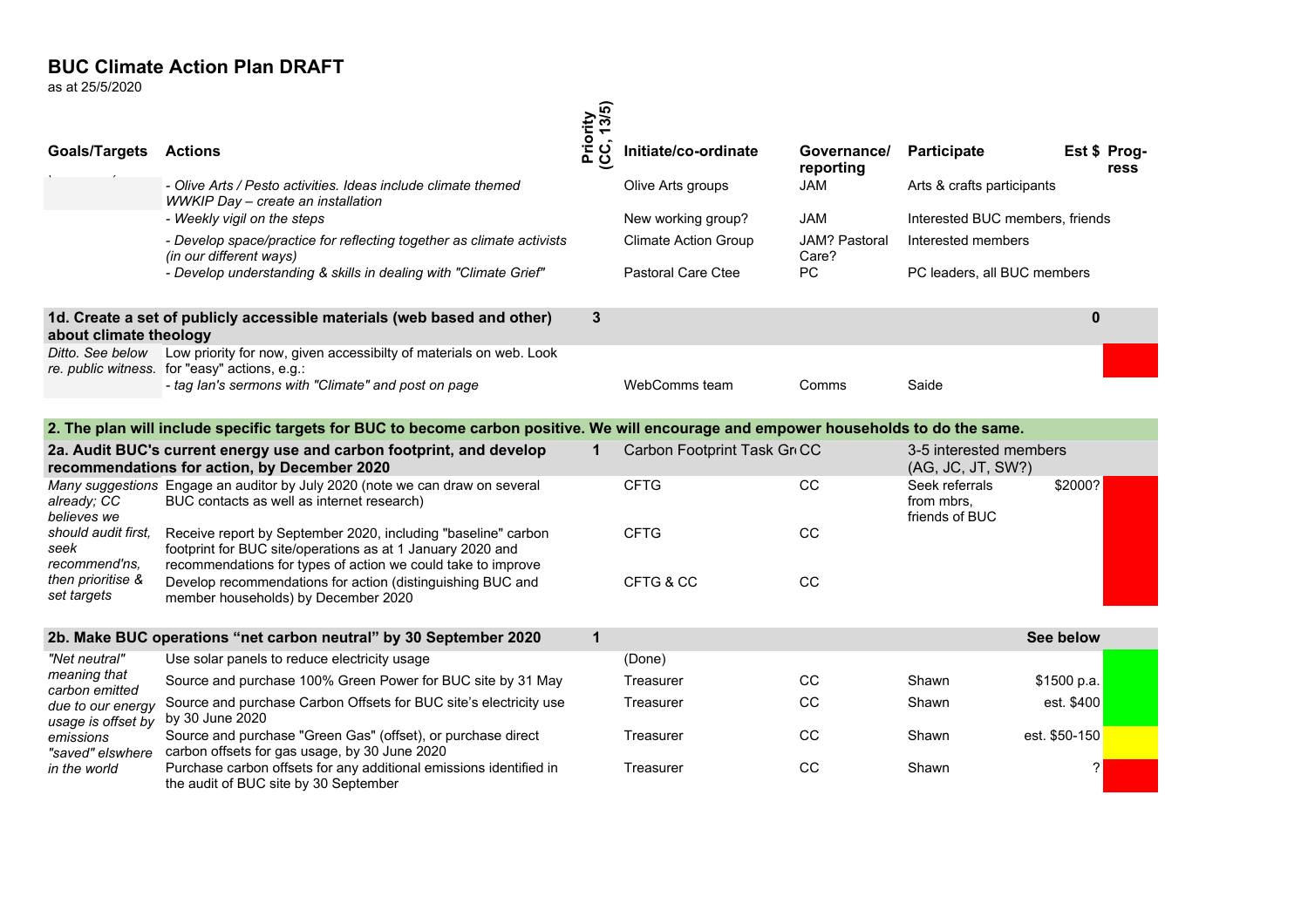as at 25/5/2020

|                                                 |                                                                                                                                                                   | Priority<br>(CC, 13/5) |                      |                          |                                                                    |                            |                      |
|-------------------------------------------------|-------------------------------------------------------------------------------------------------------------------------------------------------------------------|------------------------|----------------------|--------------------------|--------------------------------------------------------------------|----------------------------|----------------------|
| <b>Goals/Targets</b>                            | Actions                                                                                                                                                           |                        | Initiate/co-ordinate | Governance/<br>reporting | <b>Participate</b>                                                 |                            | Est \$ Prog-<br>ress |
|                                                 | Work with Student House, Ian/Beth, and tenants to ensure (as far<br>as possible) that all BUC properties are net carbon neutral by 30<br>September 2020           |                        | Treasurer            | CC                       | Shawn.<br>Manse<br>occupants.<br>SH members,<br>Dave H.<br>tenants | subsidise if<br>necessary? |                      |
| It's complicated;<br>we're learning as<br>we go | Review the purpose and benefits of GreenPower and Carbon<br>Offsets, and consider whether other approaches would be more<br>cost-effective, by 30 June 2021       |                        | CFTG?                | CC                       | <b>CFTG</b>                                                        | \$0                        |                      |
| practicable by end 2025                         | 2b. Reduce BUC's actual carbon emissions as far as reasonably                                                                                                     | 1                      |                      |                          |                                                                    |                            |                      |
|                                                 | Many suggestions Based on audit recommendations (see 2a):                                                                                                         |                        |                      |                          |                                                                    |                            |                      |
| already; CC<br>believes we                      | 1. Implement any clear, cost-neutral, quick-to-complete<br>recommendations by 30 December 2020                                                                    |                        | <b>CFTG</b>          | <b>Property Ctee</b>     | Property Ctee, Laurie, indiv volunteers                            |                            |                      |
| should audit first.<br>seek<br>recommend'ns.    | 2. Develop list of other potential actions, with estimates of cost<br>(upfront and net-over-time costs) and time required, by March<br>2021                       |                        | <b>CFTG</b>          | <b>Property Ctee</b>     | <b>CFTG</b>                                                        |                            |                      |
| then prioritise &<br>set targets<br>accordingly | 3. Set priorities and target dates for these actions, and/or target<br>energy (carbon) reductions for 2021-25, by June 2021                                       |                        | <sub>CC</sub>        | CC                       | CC                                                                 |                            |                      |
|                                                 | 4. Implement actions per timeline set by CC                                                                                                                       |                        | <b>Property Ctee</b> | <b>Property Ctee</b>     | Property Ctee, Laurie, indiv volunteers                            |                            |                      |
|                                                 | Examples could include:                                                                                                                                           |                        |                      |                          |                                                                    |                            |                      |
|                                                 | Replace gas heating in hall with electrical heating (powered by<br>GreenPower)                                                                                    |                        |                      |                          |                                                                    | 50,000? ?                  |                      |
|                                                 | Replace hall kitchen ovens/cooktops & water heating with all-<br>electrical ones (powered by GreenPower)                                                          |                        |                      |                          |                                                                    | 20,000?                    |                      |
|                                                 | Progressively replace all major appliances with most energy<br>efficient versions (as they fall due for replacement, or by<br>accelerated timeline)               |                        |                      |                          |                                                                    | Little/no "extra"          |                      |
|                                                 | See Property Committee's draft "gold standard" Project Plan A for<br>other such steps, including hiring a project manager to complete<br>all actions in 12 months |                        |                      |                          |                                                                    | \$434,000                  |                      |
|                                                 | Better insulate our buildings - save heating energy                                                                                                               |                        |                      |                          |                                                                    |                            |                      |
|                                                 | Olive Way identify and implement carbon-reducing opportunities in<br>its operations                                                                               |                        |                      |                          |                                                                    |                            |                      |
|                                                 | Examples could also include carbon-sink actions such as:                                                                                                          |                        |                      |                          |                                                                    |                            |                      |

On-site composting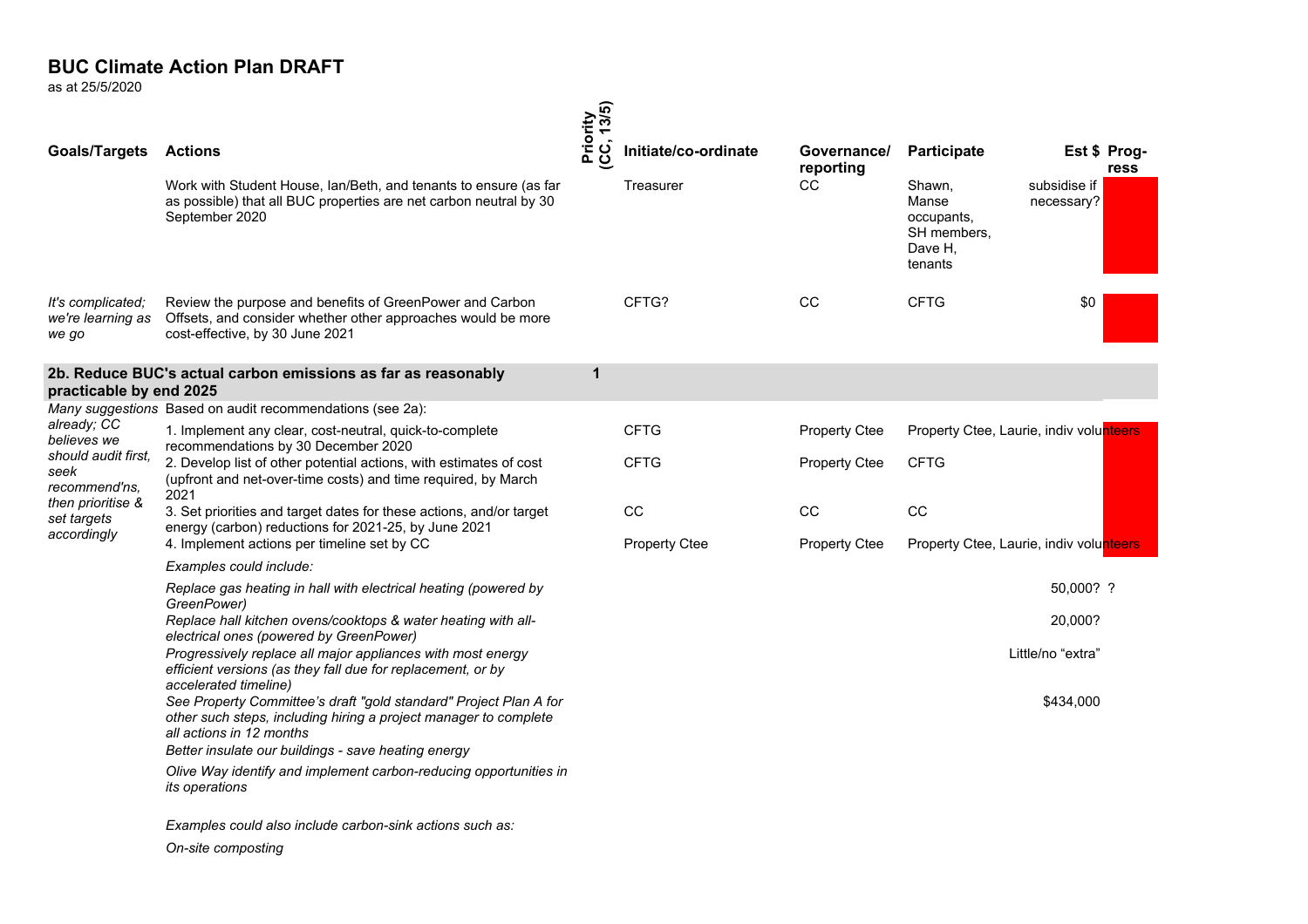as at 25/5/2020

| <b>Goals/Targets</b>                                                                                                               | <b>Actions</b><br>Carbon-sink Gardening – change plantings, increase area?<br>Investigate & implement other strategies to reabsorb carbon                                                                                           | Priority<br>(CC, 13/5) | Initiate/co-ordinate | Governance/<br>reporting | <b>Participate</b> | Est \$ Prog-<br>ress<br>2 |
|------------------------------------------------------------------------------------------------------------------------------------|-------------------------------------------------------------------------------------------------------------------------------------------------------------------------------------------------------------------------------------|------------------------|----------------------|--------------------------|--------------------|---------------------------|
|                                                                                                                                    | 2d. 50% of BUC households have (re)committed to act on climate<br>change at home by December 2020                                                                                                                                   | $\overline{2}$         |                      |                          |                    |                           |
| Many BUC<br>households<br>already engaged<br>& active, but good<br>to take stock and<br>to re-think. Is $50\%$ -<br>a good target? | Develop a voluntary "pledge" document for households to<br>consider, e.g.<br>household carbon audit (formal or informal)<br>$\overline{a}$<br>tech changes (appliances, energy provider, etc)<br>behavioural changes (reduce usage) |                        | CAG                  | <b>JAM</b>               |                    | 0                         |
|                                                                                                                                    | could also include advocacy actions as well as consumer<br>behaviour (see 3 and 4 below)                                                                                                                                            |                        |                      |                          |                    |                           |
|                                                                                                                                    | Engage kids in promoting the Pledge                                                                                                                                                                                                 |                        | <b>CYYA</b>          | <b>CYYA</b>              | Min.Team, SMP      | 0                         |
|                                                                                                                                    | Share information to support household actions (documents, expo,<br>training etc.)                                                                                                                                                  |                        | CAG                  | <b>JAM</b>               |                    | 0                         |
|                                                                                                                                    | Report and celebrate progress, by next AGM                                                                                                                                                                                          |                        | CAG                  | <b>JAM</b>               | all!               | 0                         |

3. BUC, both collectively and as individual members, will engage with the wider church, as well as other faith communities, groups and people in our local communities, on the climate crisis.

| COMMITTED. ON THE CHINAL CHISTS.                                                                                                                   |                    |            |                    |             |
|----------------------------------------------------------------------------------------------------------------------------------------------------|--------------------|------------|--------------------|-------------|
| 3a. Strengthen public witness/messaging                                                                                                            |                    |            |                    | See below   |
| Maintain existing public witness/messaging, including                                                                                              |                    |            |                    |             |
| - participation in large public rallies etc                                                                                                        | CAG/JAM            | JAM        | many members       |             |
| - artwork and signs in the window facing Sydney Rd                                                                                                 | CAG/JAM            | <b>JAM</b> | individual members |             |
| - banners and/or signboards facing Sydney Rd                                                                                                       | CAG/JAM            | <b>JAM</b> | individual memb    | $$150$ each |
| Include "Climate Action" text on the Earth button on BUC website                                                                                   | WebComms           | Comm.Team  | Shawn, Saide, \    | 0           |
| Extend website with relevant resources and information, e.g.                                                                                       | WebComms           | Comm.Team  | Shawn, Saide, s    | 0           |
| - include relevant sermons & posts on Climate Action page<br>- develop a "Climate Matters" blog<br>- include updates on progress against this Plan | Shawn + volunteers | Comm.Team  | Shawn + volunteers |             |
| Develop additional actions (for immediate implementation or<br>recommend to CC for approval), e.g.                                                 | <b>CAG</b>         | <b>JAM</b> |                    |             |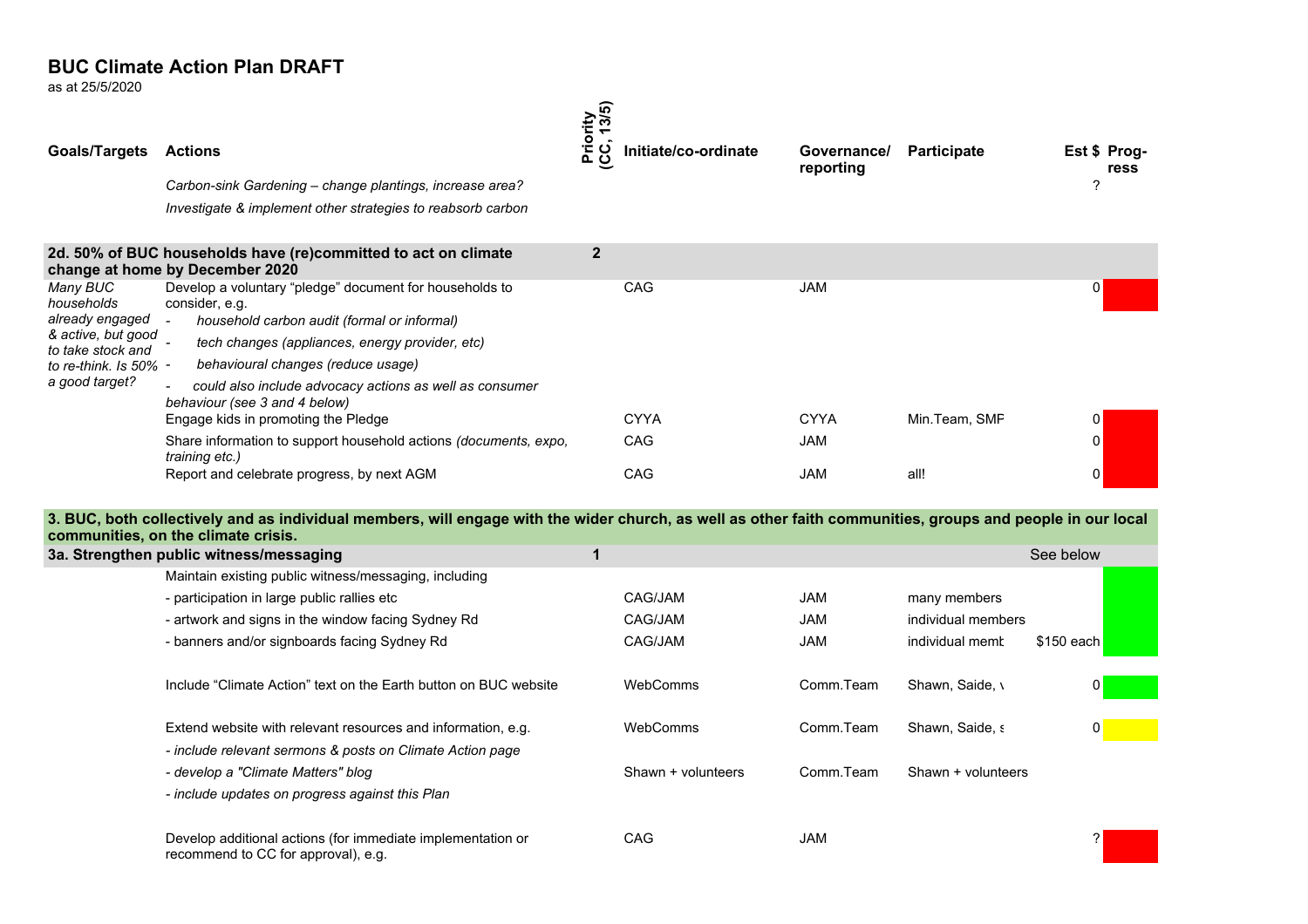as at 25/5/2020

| <b>Goals/Targets</b>                                              | <b>Actions</b>                                                                                                                                                                                                                | 13/5)<br>Priority<br>(CC, 13/5 | Initiate/co-ordinate | Governance/ | <b>Participate</b>               |              | Est \$ Prog- |
|-------------------------------------------------------------------|-------------------------------------------------------------------------------------------------------------------------------------------------------------------------------------------------------------------------------|--------------------------------|----------------------|-------------|----------------------------------|--------------|--------------|
|                                                                   | Project messages on North Wall of the Rooming House next door                                                                                                                                                                 |                                |                      | reporting   |                                  | \$1000?      | ress         |
| Understand their                                                  | 3b. Connect with people (UCs?) in coal-dependent areas - two way<br>dialogue understand their communities, their concerns, find ways to<br>engage theologically and practically around climate transition                     |                                | then 2 (2021+)       |             |                                  | $\mathbf{0}$ |              |
| communities.                                                      | Identify relevant connections that we already have, e.g.                                                                                                                                                                      |                                |                      |             |                                  |              |              |
| their concerns.                                                   | lan's connections?<br>$\mathbf{r}$                                                                                                                                                                                            |                                | lan                  |             |                                  |              |              |
| find ways to<br>engage<br>theologically and<br>practically around | Individual members' connections<br>Make initial contact to identify opportunities and discuss timing -<br>late 2020 or early 2021 due to Covid-19, bushfires<br>Develop connections and dialogue - 2021, if appropriate, e.g. |                                | CAG?                 | JAM         | James, BUC mbrs with connections |              |              |
| climate transition                                                | - Develop "pitch" and supporting materials                                                                                                                                                                                    |                                |                      |             |                                  |              |              |
|                                                                   | - Train ourselves for missional dialoque                                                                                                                                                                                      |                                |                      |             |                                  |              |              |
|                                                                   | - Approach initial group of neighbouring businesses                                                                                                                                                                           |                                |                      |             |                                  |              |              |
|                                                                   | - Evaluate pilot and develop further plan                                                                                                                                                                                     |                                |                      |             |                                  |              |              |
|                                                                   |                                                                                                                                                                                                                               |                                |                      |             |                                  |              |              |
|                                                                   | 3c. Formally engage with ARRCC                                                                                                                                                                                                | $\mathbf{2}$                   |                      |             |                                  | 0?           |              |
|                                                                   | Identify what's needed, make recommendations to Church Council                                                                                                                                                                |                                | CAG/JAM              |             | James & Linda, others involved   |              |              |
| <b>Moreland</b>                                                   | 3d. Connect with relevant community groups and organisations in                                                                                                                                                               | $\overline{\mathbf{2}}$        |                      |             |                                  | $\mathbf 0$  |              |
| Note we're                                                        | Participate in events                                                                                                                                                                                                         |                                | CAG                  | <b>JAM</b>  | many BUC members                 |              |              |
| already engaging<br>with wider church:                            | Build coalitions to amplify our/their voice                                                                                                                                                                                   |                                | CAG                  | <b>JAM</b>  | interested indiv's               |              |              |
| should there be<br>specific goals?                                | Engage with Moreland Council to encourage and support their<br>good steps e.g. fewer cars in Moreland. Establish relationships<br>with local reps so they know us & where we stand.                                           |                                |                      |             | interested indiv's               |              |              |
|                                                                   | 3e. Reach out to local business people, get to know them & what they're<br>doing for climate action, encourage & assist further steps                                                                                         |                                | then 2 (2021+)       |             |                                  | See below    |              |
| Build on our own                                                  | Develop "pitch" and supporting materials                                                                                                                                                                                      |                                | CAG                  | <b>JAM</b>  |                                  | \$200?       |              |
| experiments &                                                     | Train ourselves for missional dialogue                                                                                                                                                                                        |                                |                      |             |                                  |              |              |
| experiences –<br>share stories and                                | Approach initial group of neighbouring businesses                                                                                                                                                                             |                                |                      |             |                                  |              |              |
| ask what our<br>nainhhourinn                                      | Evaluate pilot and develop further plan                                                                                                                                                                                       |                                |                      |             |                                  |              |              |